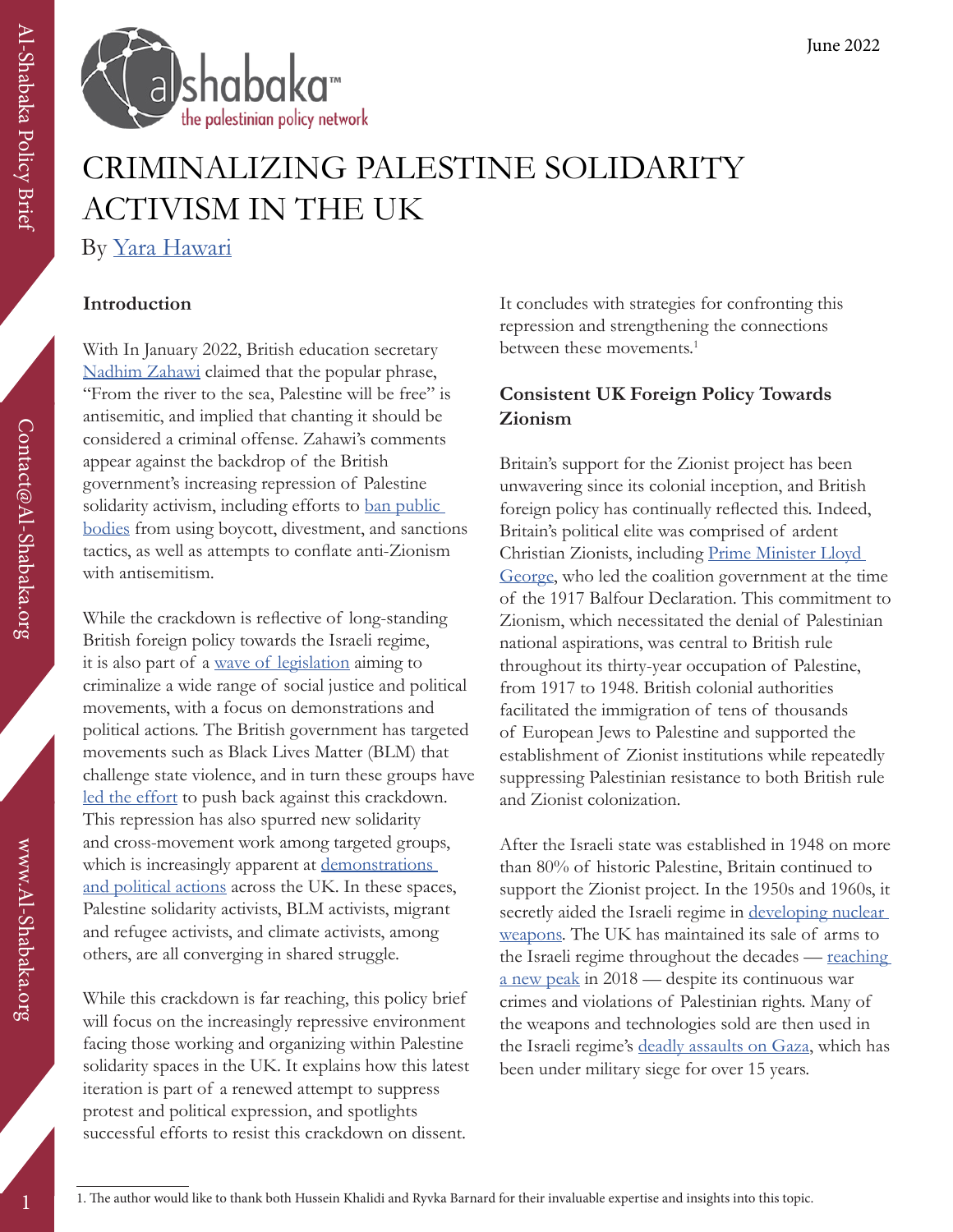While the British Labour government condemned the Israeli regime's occupation of the rest of historic Palestine in 1967, including East Jerusalem, it maintained a strong relationship with the Israeli Labour Party, which was in government at the time. Former British Prime Minister Harold Wilson was an "[incomprehensible"](https://www.timesofisrael.com/when-the-uks-left-wing-prime-minister-was-one-of-israels-closest-friends/) advocate of Zionism, and considered the Israeli regime a ["wonderful experiment](https://www.timesofisrael.com/when-the-uks-left-wing-prime-minister-was-one-of-israels-closest-friends/)  [in Socialist politics](https://www.timesofisrael.com/when-the-uks-left-wing-prime-minister-was-one-of-israels-closest-friends/)."

# "The British government has long taken measures to quell Palestine solidarity activism. Recent maneuvers, however, mark a new era in British state repression."

Ironically, it was the Israeli Labour Party that would spearhead the illegal settlement enterprise in the West Bank, Gaza, and the occupied Syrian Golan. The British government has since [maintained the official](https://www.gov.uk/government/news/uk-statement-on-israeli-settlements-january-2021)  [line](https://www.gov.uk/government/news/uk-statement-on-israeli-settlements-january-2021) that "settlements are illegal under international law" and the Israeli regime should "cease immediately" their construction. Yet it not only refuses to hold Israel accountable for these war crimes, but rewards the Israeli regime with deepening trade and diplomatic relations. Today, there are over [620,000 Israeli settlers](https://www.btselem.org/topic/settlements) spread across over 200 settlements in the West Bank. These settlements and their supporting infrastructure take up the majority of land in the West Bank, impinging on every aspect of Palestinian life.

Britain's persistent endorsement of the Zionist project also figures in its current foreign policy considerations. This was articulated by former British Defense Secretary Gavin Williamson, who stated in 2018 that the [UK-Israel relationship](https://cfoi.co.uk/defence-secretary-gavin-williamson-hails-israels-remarkable-achievements-on-70th-anniversary/) is the "cornerstone of so much of what we do in the Middle East." In other words, the Israeli regime protects the UK's interests in the region and, in return, the UK protects the Israeli regime. Thus, while Britain's historic ideological alignment with Zionism helps to explain the current wave of repressive measures against Palestine activism in the UK, it is likewise important to stress that it falls within the UK's own strategic interests to do so.

#### **Repressive UK Government Maneuvers**

The British government has long taken measures to quell Palestine solidarity activism. Recent maneuvers, however, mark a new era in British state repression and have serious repercussions for Palestine solidarity activism and allied movements.

One of the government's preferred tactics is to associate the Palestinian struggle for liberation with terrorism, a deliberate attempt to delegitimize the fundamental rights of the Palestinian people. This accelerated following 9/11 and the US "war on terror," which the British government supported and adopted. In 2003, as part of this approach, the British government introduced [Prevent,](https://www.gov.uk/government/publications/prevent-duty-guidance) a strategy to deal with "extremism" and to stop those who might become "terrorists" or who might support "terrorism." In 2015, the government passed legislation that institutionalized a ["Prevent Duty"](https://www.justiceinitiative.org/uploads/f87bd3ad-50fb-42d0-95a8-54ba85dce818/eroding-trust-20161017_0.pdf) in education and health sector entities, requiring professionals to have "due regard to the need to prevent people from being drawn into terrorism."

According to various [experts and human rights](https://www.amnesty.org/en/latest/news/2021/02/uk-ngos-condemn-appointment-of-william-shawcross-and-announce-civil-society-led-review-of-prevent/)  [organizations](https://www.amnesty.org/en/latest/news/2021/02/uk-ngos-condemn-appointment-of-william-shawcross-and-announce-civil-society-led-review-of-prevent/), this strategy has created a serious risk of human rights violations, particularly in its targeting of "pre-criminality." In other words, it encourages professionals within those sectors to identify potential extremists who have yet to commit a crime. The guidelines and training identify a set of signs that might suggest vulnerability to extremism, including "grievance triggered by aspects of government policy." Unsurprisingly, Muslims have been [disproportionately](https://www.justiceinitiative.org/uploads/f87bd3ad-50fb-42d0-95a8-54ba85dce818/eroding-trust-20161017_0.pdf)  [targeted](https://www.justiceinitiative.org/uploads/f87bd3ad-50fb-42d0-95a8-54ba85dce818/eroding-trust-20161017_0.pdf) and, in many cases, are simply reported for showing signs of adherence to Islam. Of course, most of the referrals made by professionals in these sectors [are unfounded](https://www.lrb.co.uk/the-paper/v39/n10/karma-nabulsi/don-t-go-to-the-doctor). Nonetheless, they often have very damaging consequences for those referred, including privacy violations, police interrogations, and social stigma.

Prevent also identifies sympathies for, or interest [in, Palestine](https://www.middleeasteye.net/news/uk-teachers-told-monitor-pro-palestine-students-extremism) as another possible sign of extremism. "[Vocal support for Palestine"](https://info.lse.ac.uk/staff/divisions/Secretarys-Division/Assets/Documents/Prevent/2016-04-30-LFHE-briefing-Module-1-Intro-to-the-Prevent-duty.pdf) and "opposition" to Israeli settlements" are included in a list of potential grievances for professionals to watch out for. Ironically, this runs contrary to the British government's official policy, which claims to oppose Israeli settlements.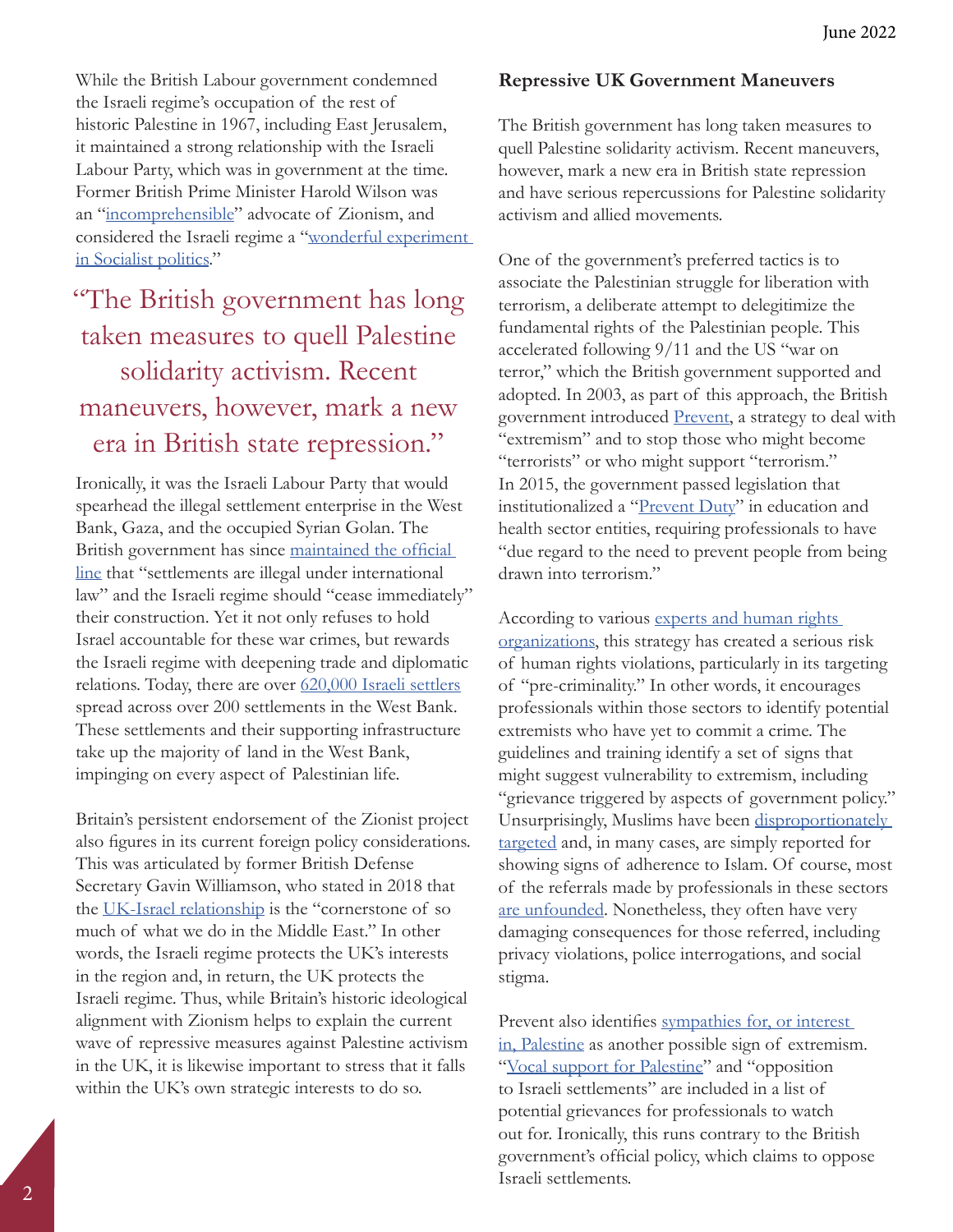Using the same logic, the British Foreign, Commonwealth and Development Office would itself be reported for potential extremism.

The detrimental effects of Prevent's demonization of [Palestine](https://www.lrb.co.uk/the-paper/v39/n10/karma-nabulsi/don-t-go-to-the-doctor#:~:text=The%20British%20government) solidarity activism are abundantly clear. In 2014, a [school boy was referred](https://www.independent.co.uk/news/uk/antiterror-police-question-schoolboy-for-wearing-propalestine-badge-a6873656.html) to counterterrorism police by his teachers for wearing a "Free Palestine" badge and handing out leaflets against the Israeli regime's bombing of Gaza.

The police interrogated the boy at his home and he was reportedly told not to speak about Palestine at school again. There are also many [incidents of](https://www.nusconnect.org.uk/campaigns/preventing-prevent-we-are-students-not-suspects)  [students](https://www.nusconnect.org.uk/campaigns/preventing-prevent-we-are-students-not-suspects) on university campuses being surveilled and harassed for vocally supporting Palestine.

In addition to the defamatory association with terrorism and extremism, Palestine solidarity activism is frequently conflated with antisemitism. Previously [spearheaded](https://www.palestine-studies.org/en/node/1649970) by the Israeli Ministry of Strategic Affairs — a ministry established in large part to combat the Boycott, Divestment and Sanctions (BDS) movement and Palestine solidarity movements, whose work has since been merged with the Ministry of Foreign Affairs — this strategic conflation has become a global phenomenon.

In 2018, the [British government adopted](https://commonslibrary.parliament.uk/uk-governments-adoption-of-the-ihra-definition-of-antisemitism/) the 2016 International Holocaust Remembrance Association (IHRA) definition of antisemitism, which purposely [conflates anti-Zionism with antisemitism](https://imeu.org/article/quick-facts-the-ihra-working-definition-of-anti-semitism). It states that, "Denying the Jewish people their right to selfdetermination, e.g., by claiming that the existence of a State of Israel is a racist endeavour," is a form of antisemitism. The IHRA's definition has thus been disproportionality invoked to target [Palestine solidarity](https://gal-dem.com/universities-ihra-guidelines-palestine/)  [groups](https://gal-dem.com/universities-ihra-guidelines-palestine/) that naturally critique the Israeli regime, while white nationalist and far-right European groups have received little attention.

Since 2020, universities in the UK have come under pressure to adopt the IHRA definition. In October 2020, former British Education Secretary Gavin Williamson even threatened that universities could lose [funding streams](https://www.theguardian.com/education/2020/oct/09/williamson-accuses-english-universities-of-ignoring-antisemitism) if they failed to do so. In many cases, universities have succumbed to the pressure, with troubling consequences.

At Sheffield Hallam University, for example, Palestinian academic [Shahd Abusalama was suspended](https://www.middleeasteye.net/news/uk-palestinian-academic-fully-reinstated-antisemitism-claims-dropped) from her post pending an investigation into complaints from external bodies that she had broken the university's rules on the IHRA. The investigation was soon dropped following a widespread campaign in support of Abusalama and after the university failed to substantiate the complaints.

The IHRA definition has also been the backbone of many attacks directed at the BDS movement, and the British government has proposed legislation that directly targets it. In 2016, the government introduced "guidelines'' that denounced procurement boycotts by public bodies as "[inappropriate.](https://www.theguardian.com/society/2016/feb/15/councils-and-nhs-trusts-to-be-blocked-from-boycotting-israeli-products)" Later in its 2019 [general election manifesto](https://www.conservatives.com/our-plan/conservative-party-manifesto-2019), the Conservative Party promised to cement this into policy, pledging to "ban public bodies from imposing their own direct or indirect boycotts, disinvestment or sanctions campaigns against foreign countries."

# "[Britain's] legal maneuvers constitute a clear effort to create a chilling effect in order to deter Palestine solidarity activists and allied movements from organizing."

While the manifesto did not explicitly mention the BDS movement, various Conservative Party politicians have made it clear where their motivations lie. For example, MP [Robert Jenrick claimed](https://english.alaraby.co.uk/news/uk-tories-want-law-absolute-ban-bds-mp) in an online conference that, "Within a year or two we should… have an absolute ban on BDS here, which would be a great step forwards." Meanwhile, Conservative MP and government-appointed Special Envoy for Post-Holocaust Issues, Eric Pickles, [insisted](https://www.independent.co.uk/news/uk/politics/boris-johnson-bds-law-israel-boycott-divestment-sanctions-palestine-a9248801.html) at a conference in Jerusalem in 2019 that the BDS movement is antisemitic and that proposed legislation would not allow public bodies to divest from or boycott the Israeli regime.

It is now clear that anti-BDS legislation will be introduced in Parliament. In her [May 2022](https://www.gov.uk/government/speeches/queens-speech-2022) speech at the opening of Parliament, the Queen affirmed that the UK government will put forward "legislation [that] will prevent public bodies engaging in boycotts that undermine community cohesion."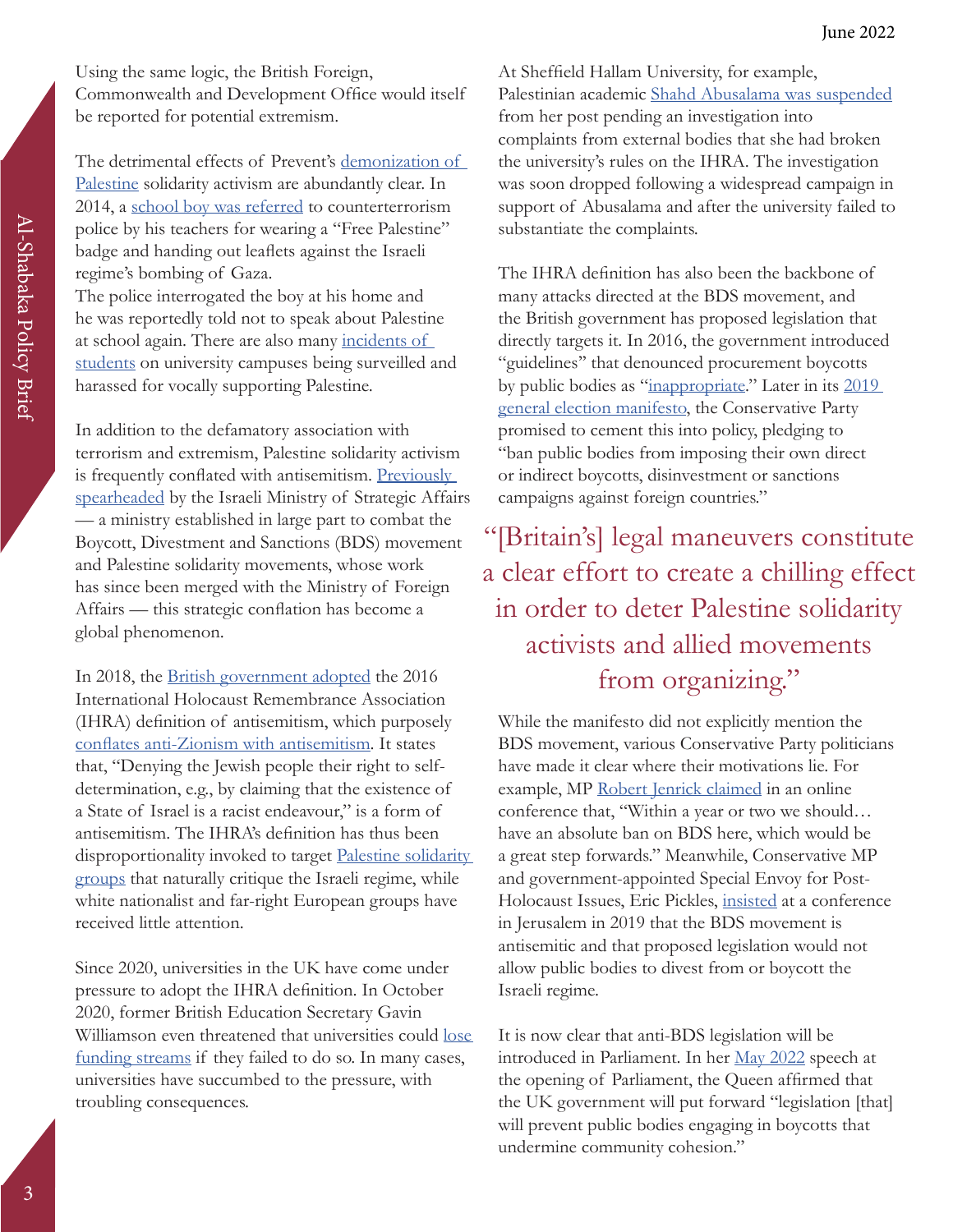Beyond curtailing the work of Palestine solidarity activists, this will also affect those wanting to pursue boycotts as a form of protest against other powers involved in human rights abuses. A [statement from](https://righttoboycott.org.uk/)  [a group of British NGOs](https://righttoboycott.org.uk/) noted that this will "stifle a wide range of campaigns concerned with the arms trade, climate justice, human rights, international law, and international solidarity with oppressed peoples struggling for justice."

In addition to this crackdown on boycotts, Palestine solidarity activism faces repression from legal maneuvers targeting social justice movements and vulnerable communities, including migrants and refugees. Critics are calling it a plunge towards a ["police state](https://gal-dem.com/every-bill-the-tories-are-trying-to-pass-2022/)" reality. These include the Nationality and [Borders Bill,](https://gal-dem.com/every-bill-the-tories-are-trying-to-pass-2022/) which attempts to halt immigration from certain parts of the world by criminalizing asylum seekers and introducing "offshore" processing centers, and efforts to reform and restrict the Human Rights Act — essentially [allowing the government to pick and](https://gal-dem.com/every-bill-the-tories-are-trying-to-pass-2022/)  [choose](https://gal-dem.com/every-bill-the-tories-are-trying-to-pass-2022/) who has access to human rights.

"Collectives are not only able to exert greater pressure on the government, but they are rooted in the conviction of the connectedness of struggles, as well as a shared belief in resistance to oppression."

Perhaps most worrisome for political campaigns and movements is the [Police, Crime, Sentencing and](https://bills.parliament.uk/bills/2839)  [Courts Bill](https://bills.parliament.uk/bills/2839) (PCSC), which expands and extends the powers of the police and other institutional authorities. [Human rights groups and activists explain](https://policebillalliance.org/home-secretary-and-secretary-of-state-for-justice/) that this is a massive overreach of political power and an attempt to suppress protest. Furthermore, it is "[an attack](https://www.independent.co.uk/news/uk/politics/boris-johnson-bds-law-israel-boycott-divestment-sanctions-palestine-a9248801.html) on some of the most fundamental rights of citizens, in particular those from marginalised communities." The PCSC bill gives the Home Office and police officials broad discretion to deem protests illegal and to arrest [and charge](https://ktbofficial.org/Flyer-Instructions.pdf) attendees and organizers. A protest can be deemed illegal if it simply makes too much noise, and anyone may be arrested and charged for organizing or sharing information about protests.

The bill also further criminalizes "trespassing," which not only attempts to limit the spaces of political activity, but also [directly targets](https://www.theguardian.com/commentisfree/2022/jan/12/uk-authoritarianism-minority-policing-bill-roma-gypsy-traveller) nomadic Gypsy, Romany, and Traveler communities.

In addition to arrests, punishments under the PCSC bill include lengthy prison sentences and hefty fines. Undoubtedly, this will deter many people from participating in protests and political rallies. The UK-based human rights group, Liberty, stated that the provisions in this bill [will affect everyone](https://www.libertyhumanrights.org.uk/wp-content/uploads/2021/03/Libertys-Briefing-on-the-Police-Crime-Sentencing-and-Courts-Bill-HoC-2nd-reading-March-2021-1.pdf) and will dismantle "hard-won and deeply cherished rights to freely assemble and express dissent."

#### **Successful Pushback and Strategies of Defense**

These legal maneuvers constitute a clear effort to create a chilling effect in order to deter Palestine solidarity activists and allied movements from organizing. Yet activists have continued to push back against British state repression — and in many cases, successfully so. The following are some examples and possibilities for building further action.

The National Union of Students (NUS), with the support of allied academic staff, has historically fought back with its own strategy of "Preventing Prevent," encouraging campuses to launch campaigns under the title ["Students not Suspects](https://www.nusconnect.org.uk/campaigns/preventing-prevent-we-are-students-not-suspects)." The NUS officially opposes Prevent as a government policy and supports those who have been targeted by it. More broadly, academics and other professionals have publicly denounced Prevent, with one public letter criticizing the strategy as lacking an ["evidence base in science](https://www.theguardian.com/politics/2016/sep/29/anti-radicalisation-strategy-lacks-evidence-base-in-science)."

Academic institutions have likewise been the site of fierce opposition to the IHRA definition of antisemitism. In early 2021, academics at University College London [published a report](https://www.theguardian.com/news/2021/feb/12/ucl-board-rejects-ihra-definition-of-antisemitism) stating that the "specific working definition is not fit for purpose within a university setting and has no legal basis for enforcement." Following this report, an internal academic board urged the university to reject the use of the IHRA definition and forced the university into a review of the decision to adopt it.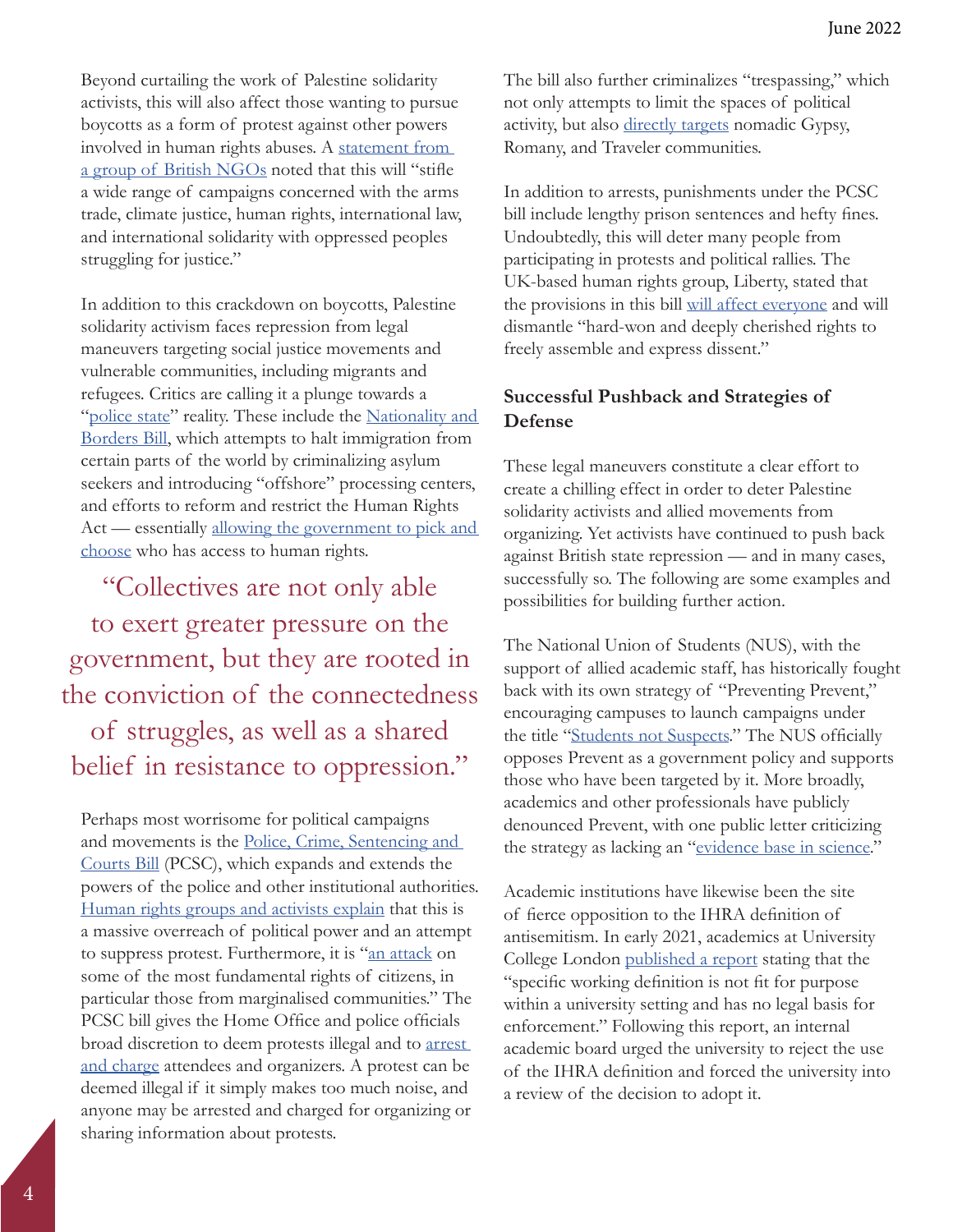Around the same time, the British Society for Middle East Studies (BRISMES) [published a statement](https://www.middleeastmonitor.com/wp-content/uploads/2021/02/20210207-IHRA-definition-statement-by-BRISMES.pdf) affirming that the definition has been used to delegitimize those who support Palestinian rights, and that it does not substantively contribute to the fight against racism. Other statements and actions followed, including [a letter](https://www.israeliacademicsuk.org/the-letter) from a group of 135 Israeli academics rejecting the definition, and [a letter](https://www.theguardian.com/news/2020/nov/29/palestinian-rights-and-the-ihra-definition-of-antisemitism) from Palestinian and Arab academics and intellectuals published in the Guardian. This pushback against IHRA has led many universities to stand steadfast in the face of government pressures to adopt the definition.

The forging of student and academic staff alliances is key to fighting oppressive university policies, as both hold significant collective power. Crucially, academic staff can and must refuse en masse to participate in government-mandated spying on students. Educational institutions have long been sites of refusal and resistance to repressive policy, including to the silencing of Palestine solidarity activism, and must continue to be so.

Legal pushback against the delegitimization of the BDS movement has also been particularly effective. Since 2017, the Palestine Solidarity Campaign (PSC), along with a coalition of allies, has fought the British government's attempts to silence BDS in the courts. In April 2020, the [PSC defeated the UK government](https://www.palestinecampaign.org/palestine-solidarity-campaign-defeats-uk-government-over-pensions-divestment/) in a landmark case at the Supreme Court. The court ruled against the aforementioned government guidelines, which restricted the ability of local government pension schemes to remove investments from companies complicit in the Israeli regime's violation of Palestinian fundamental rights.

The PSC's success coincides with other successful legal [interventions across Europe](https://elsc.support/defend/milestones) in pursuit of upholding the right to boycott. In 2020, a German Regional Constitutional Court ruled against an anti-BDS motion, stating that it impinged on fundamental rights. And in May 2021, a French criminal court in Lyon recognized the legitimacy of the character of the BDS call.

Beyond BDS, the [European Legal Support Centre](https://elsc.support/) (ELSC), an independent organization established to defend and empower Palestinian rights advocates across Europe, works to bolster the Palestine solidarity movement by combining "monitoring, defensive strategies, impact litigation, trainings and advocacy." It also works to develop "legal tools and engage in strategic litigation to support civil society advocacy and campaigns."

These interventions collectively create a body of legal precedence which can be used by activists and movements across the world. Indeed, PSC [alluded to](https://www.palestinecampaign.org/palestine-solidarity-campaign-defeats-uk-government-over-pensions-divestment/)  [this significance](https://www.palestinecampaign.org/palestine-solidarity-campaign-defeats-uk-government-over-pensions-divestment/) following its court win:

For some years Israel and its allies have been engaged in a battle to delegitimise activism for Palestinian rights and, in particular, to attempt to criminalise action in support of the Palestinian call for Boycott Divestment and Sanctions (BDS). The UK Government's attempts to introduce these regulations must be understood within that context. The Government announced in the Queen's Speech its intention to bring in further anti BDS legislation. Our victory in the Supreme Court today should act as a shot across their bows.

Beyond the rights of Palestine solidarity activists, the [PSC argues](https://www.palestinecampaign.org/palestine-solidarity-campaign-defeats-uk-government-over-pensions-divestment/) that their case is also about broader threats to freedom of expression and government overreach in local democracy. Indeed, the Palestine solidarity movement is not the only target of British state repression, as demonstrated by the PCSC bill. As the bill targets a broad range of activists and movements, mobilization against it has been led by a massive coalition of allies, with British Black Lives Matter groups taking a [leading role](https://www.theguardian.com/uk-news/2021/may/01/blm-groups-play-key-role-as-thousands-expected-at-kill-the-bill-protests).

Since the beginning of 2021, thousands have taken to the streets across big cities in the UK in "Kill the Bill" protests. The mass mobilization helped push the House of Lords to [reject the bill twice](https://bills.parliament.uk/bills/2839) due to grave concerns about its repressive nature. However, in a worrying development for political campaigners and social justice movements, the PCSC bill [passed](https://www.parliament.uk/business/news/2021/september-2021/lords-debates-police-crime-sentencing-and-courts-bill-at-second-reading/)  [through Parliament](https://www.parliament.uk/business/news/2021/september-2021/lords-debates-police-crime-sentencing-and-courts-bill-at-second-reading/) on April 28, 2022.